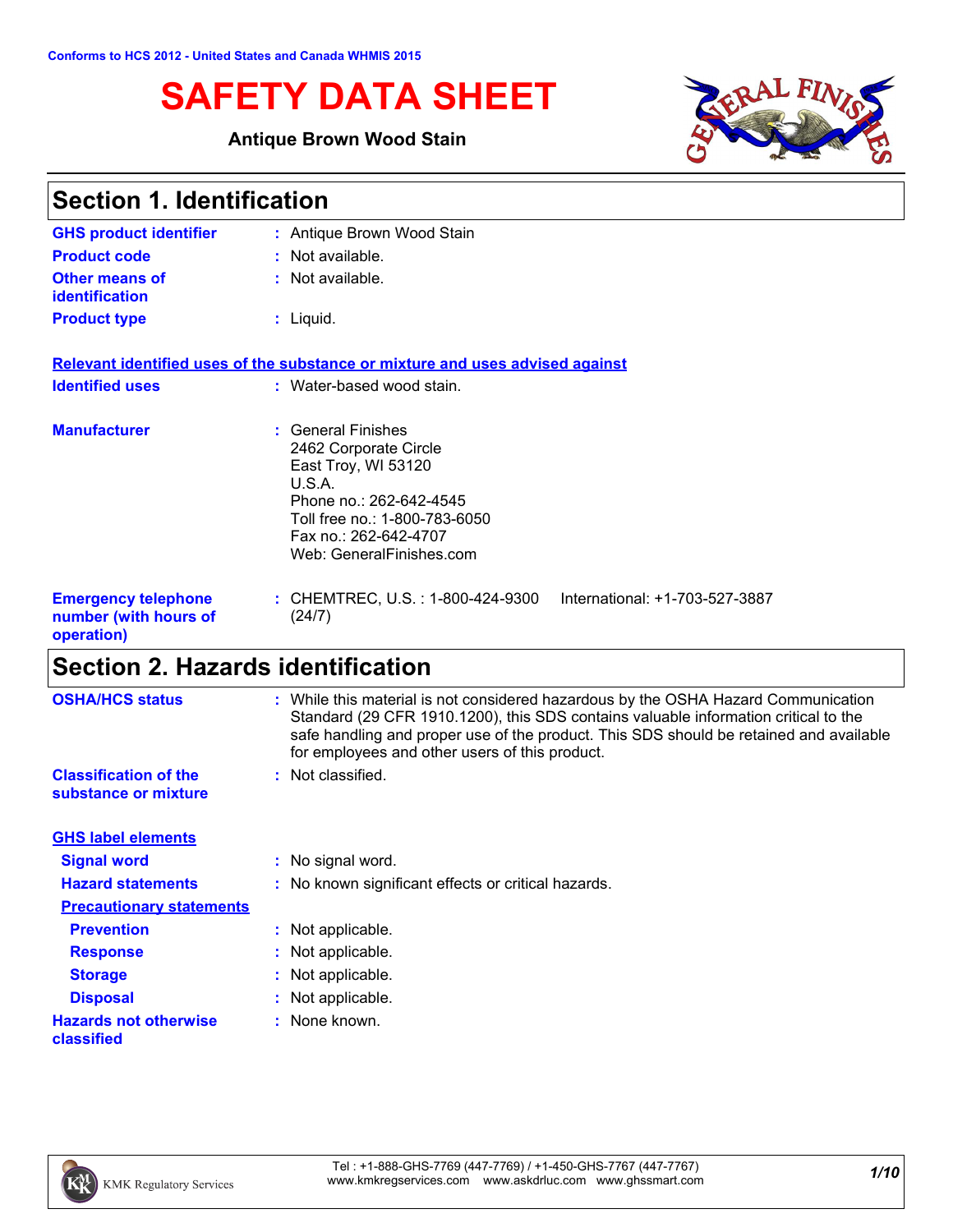

### **Section 3. Composition/information on ingredients**

**Substance/mixture :**

- Mixture
- **Other means of identification**
- **:** Not available.
- Propane-1,2-diol ≥1 ≤3 57-55-6 **Ingredient name % CAS number**

Any concentration shown as a range is to protect confidentiality or is due to batch variation.

**There are no additional ingredients present which, within the current knowledge of the supplier and in the concentrations applicable, are classified as hazardous to health or the environment and hence require reporting in this section.**

**Occupational exposure limits, if available, are listed in Section 8.**

### **Section 4. First aid measures**

**Description of necessary first aid measures**

| <b>Eye contact</b>  | : Immediately flush eyes with plenty of water, occasionally lifting the upper and lower<br>eyelids. Check for and remove any contact lenses. Get medical attention if irritation<br>occurs.                                                                                                                                                            |
|---------------------|--------------------------------------------------------------------------------------------------------------------------------------------------------------------------------------------------------------------------------------------------------------------------------------------------------------------------------------------------------|
| <b>Inhalation</b>   | : Remove victim to fresh air and keep at rest in a position comfortable for breathing. Get<br>medical attention if symptoms occur.                                                                                                                                                                                                                     |
| <b>Skin contact</b> | : Flush contaminated skin with plenty of water. Get medical attention if symptoms occur.                                                                                                                                                                                                                                                               |
| <b>Ingestion</b>    | : Wash out mouth with water. Remove victim to fresh air and keep at rest in a position<br>comfortable for breathing. If material has been swallowed and the exposed person is<br>conscious, give small quantities of water to drink. Do not induce vomiting unless<br>directed to do so by medical personnel. Get medical attention if symptoms occur. |

#### **Most important symptoms/effects, acute and delayed**

| <b>Potential acute health effects</b> |                                                     |
|---------------------------------------|-----------------------------------------------------|
| Eye contact                           | : No known significant effects or critical hazards. |
| <b>Inhalation</b>                     | : No known significant effects or critical hazards. |
| <b>Skin contact</b>                   | : No known significant effects or critical hazards. |
| <b>Ingestion</b>                      | : No known significant effects or critical hazards. |
| Over-exposure signs/symptoms          |                                                     |
| <b>Eye contact</b>                    | : No known significant effects or critical hazards. |
| <b>Inhalation</b>                     | : No known significant effects or critical hazards. |
| <b>Skin contact</b>                   | : No known significant effects or critical hazards. |
| <b>Ingestion</b>                      | : No known significant effects or critical hazards. |

#### **Indication of immediate medical attention and special treatment needed, if necessary**

| <b>Notes to physician</b>         | : Treat symptomatically. Contact poison treatment specialist immediately if large<br>quantities have been ingested or inhaled. |
|-----------------------------------|--------------------------------------------------------------------------------------------------------------------------------|
| <b>Specific treatments</b>        | : No specific treatment.                                                                                                       |
| <b>Protection of first-aiders</b> | No action shall be taken involving any personal risk or without suitable training.                                             |

#### **See toxicological information (Section 11)**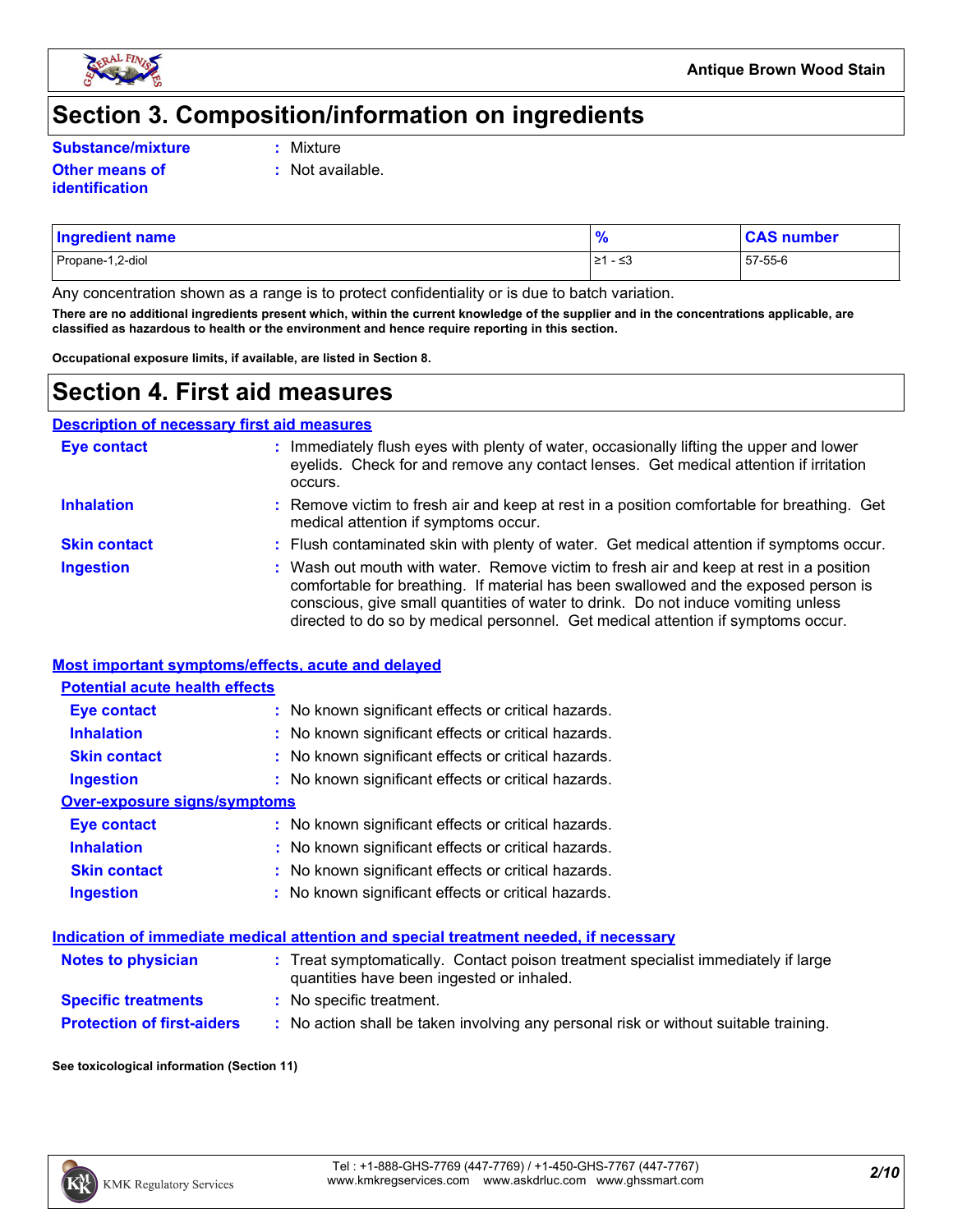

## **Section 5. Fire-fighting measures**

| <b>Extinguishing media</b>                               |                                                                                                                                                                                                     |
|----------------------------------------------------------|-----------------------------------------------------------------------------------------------------------------------------------------------------------------------------------------------------|
| <b>Suitable extinguishing</b><br>media                   | $\therefore$ In case of fire, use water spray (fog), foam, dry chemical or CO <sub>2</sub> .                                                                                                        |
| <b>Unsuitable extinguishing</b><br>media                 | : None known.                                                                                                                                                                                       |
| <b>Specific hazards arising</b><br>from the chemical     | : In a fire or if heated, a pressure increase will occur and the container may burst.                                                                                                               |
| <b>Hazardous thermal</b><br>decomposition products       | : Decomposition products may include the following materials:<br>carbon dioxide<br>carbon monoxide                                                                                                  |
| <b>Special protective actions</b><br>for fire-fighters   | : Promptly isolate the scene by removing all persons from the vicinity of the incident if<br>there is a fire. No action shall be taken involving any personal risk or without suitable<br>training. |
| <b>Special protective</b><br>equipment for fire-fighters | : Fire-fighters should wear appropriate protective equipment and self-contained breathing<br>apparatus (SCBA) with a full face-piece operated in positive pressure mode.                            |

### **Section 6. Accidental release measures**

|                                                              | <b>Personal precautions, protective equipment and emergency procedures</b>                                                                                                                                                                                                                                                                                                                                                                                                                                                                                                                 |
|--------------------------------------------------------------|--------------------------------------------------------------------------------------------------------------------------------------------------------------------------------------------------------------------------------------------------------------------------------------------------------------------------------------------------------------------------------------------------------------------------------------------------------------------------------------------------------------------------------------------------------------------------------------------|
| For non-emergency<br>personnel                               | : No action shall be taken involving any personal risk or without suitable training.<br>Evacuate surrounding areas. Keep unnecessary and unprotected personnel from<br>entering. Do not touch or walk through spilled material. Put on appropriate personal<br>protective equipment.                                                                                                                                                                                                                                                                                                       |
| <b>For emergency responders :</b>                            | If specialized clothing is required to deal with the spillage, take note of any information in<br>Section 8 on suitable and unsuitable materials. See also the information in "For non-<br>emergency personnel".                                                                                                                                                                                                                                                                                                                                                                           |
| <b>Environmental precautions</b>                             | : Avoid dispersal of spilled material and runoff and contact with soil, waterways, drains<br>and sewers. Inform the relevant authorities if the product has caused environmental<br>pollution (sewers, waterways, soil or air).                                                                                                                                                                                                                                                                                                                                                            |
| <b>Methods and materials for containment and cleaning up</b> |                                                                                                                                                                                                                                                                                                                                                                                                                                                                                                                                                                                            |
| <b>Spill</b>                                                 | : Stop leak if without risk. Move containers from spill area. Prevent entry into sewers,<br>water courses, basements or confined areas. Wash spillages into an effluent treatment<br>plant or proceed as follows. Contain and collect spillage with non-combustible,<br>absorbent material e.g. sand, earth, vermiculite or diatomaceous earth and place in<br>container for disposal according to local regulations (see Section 13). Dispose of via a<br>licensed waste disposal contractor. Note: see Section 1 for emergency contact<br>information and Section 13 for waste disposal. |

## **Section 7. Handling and storage**

#### **Precautions for safe handling**

| <b>Protective measures</b>                       | : Put on appropriate personal protective equipment (see Section 8).                                                                                                                                                                                                    |
|--------------------------------------------------|------------------------------------------------------------------------------------------------------------------------------------------------------------------------------------------------------------------------------------------------------------------------|
| <b>Advice on general</b><br>occupational hygiene | : Eating, drinking and smoking should be prohibited in areas where this material is<br>handled, stored and processed. Workers should wash hands and face before eating,<br>drinking and smoking. See also Section 8 for additional information on hygiene<br>measures. |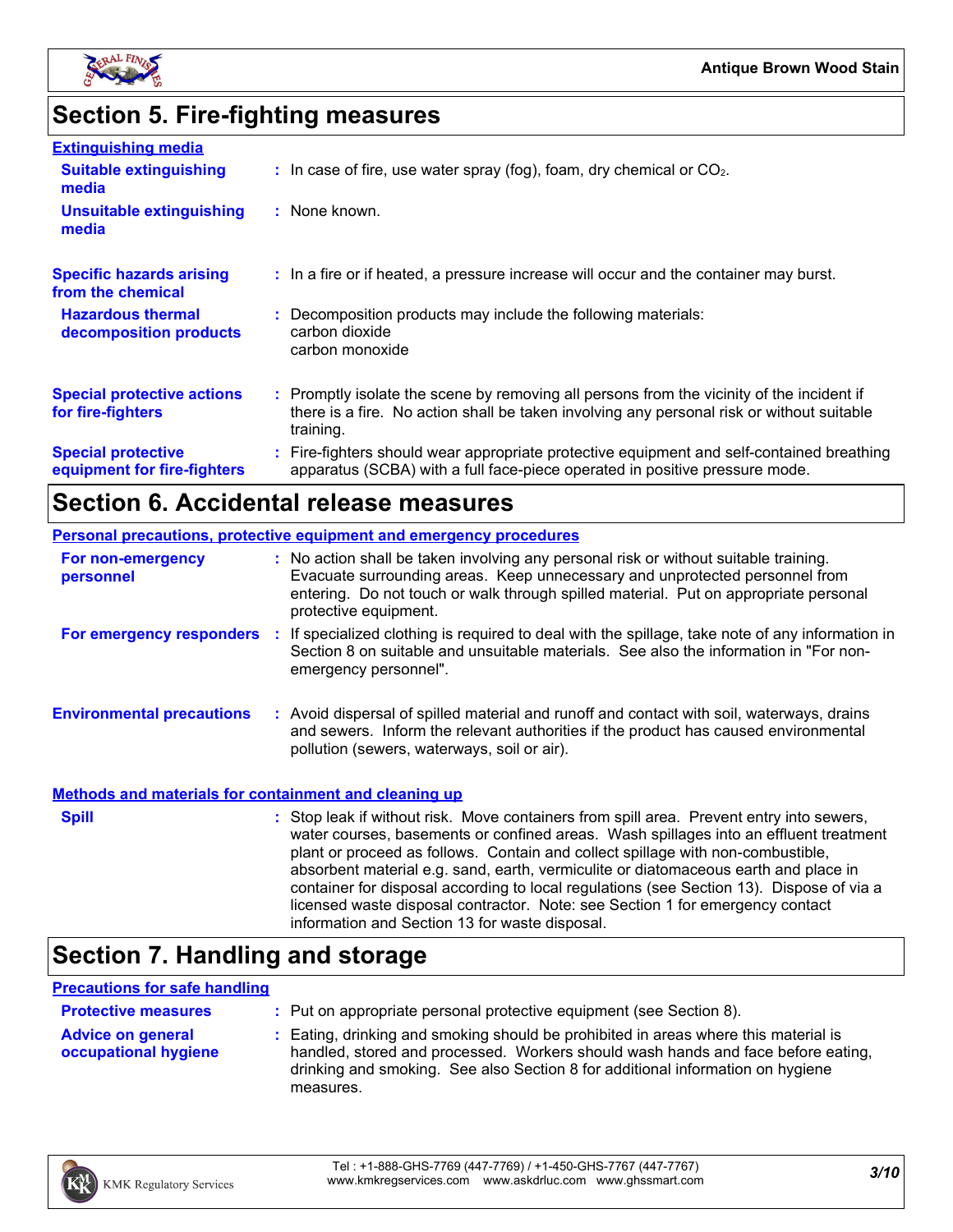

### **Section 7. Handling and storage**

**Conditions for safe storage, including any incompatibilities** Store in accordance with local regulations. Store in original container protected from **:** direct sunlight in a dry, cool and well-ventilated area, away from incompatible materials (see Section 10) and food and drink. Keep container tightly closed and sealed until ready for use. Containers that have been opened must be carefully resealed and kept upright to prevent leakage. Do not store in unlabeled containers. Use appropriate containment to avoid environmental contamination. See Section 10 for incompatible materials before handling or use.

### **Section 8. Exposure controls/personal protection**

#### **Control parameters**

#### **United States**

#### **Occupational exposure limits**

| Ingredient name  | <b>Exposure limits</b>                                                    |
|------------------|---------------------------------------------------------------------------|
| Propane-1,2-diol | AIHA WEEL (United States, 10/2011).<br>TWA: 10 mg/m <sup>3</sup> 8 hours. |

#### **Canada**

#### **Occupational exposure limits**

| <b>Ingredient name</b> | <b>Exposure limits</b>                                                                                                                                                                                          |
|------------------------|-----------------------------------------------------------------------------------------------------------------------------------------------------------------------------------------------------------------|
| Propane-1,2-diol       | CA Ontario Provincial (Canada, 7/2015).<br>TWA: 10 mg/m <sup>3</sup> 8 hours. Form: Aerosol only<br>TWA: 155 mg/m <sup>3</sup> 8 hours. Form: Vapor and aerosol<br>TWA: 50 ppm 8 hours. Form: Vapor and aerosol |

| <b>Appropriate engineering</b><br><b>controls</b> | : Good general ventilation should be sufficient to control worker exposure to airborne<br>contaminants.                                                          |
|---------------------------------------------------|------------------------------------------------------------------------------------------------------------------------------------------------------------------|
| <b>Environmental exposure</b><br><b>controls</b>  | : Emissions from ventilation or work process equipment should be checked to ensure<br>they comply with the requirements of environmental protection legislation. |

| <b>Individual protection measures</b> |                                                                                                                                                                                                                                                                                                                                                                                                   |
|---------------------------------------|---------------------------------------------------------------------------------------------------------------------------------------------------------------------------------------------------------------------------------------------------------------------------------------------------------------------------------------------------------------------------------------------------|
| <b>Hygiene measures</b>               | : Wash hands, forearms and face thoroughly after handling chemical products, before<br>eating, smoking and using the lavatory and at the end of the working period.<br>Appropriate techniques should be used to remove potentially contaminated clothing.<br>Wash contaminated clothing before reusing. Ensure that eyewash stations and safety<br>showers are close to the workstation location. |
| <b>Eye/face protection</b>            | : Safety eyewear complying with an approved standard should be used when a risk<br>assessment indicates this is necessary to avoid exposure to liquid splashes, mists,<br>gases or dusts. If contact is possible, the following protection should be worn, unless<br>the assessment indicates a higher degree of protection: safety glasses with side-shields.                                    |
| <b>Skin protection</b>                |                                                                                                                                                                                                                                                                                                                                                                                                   |
| <b>Hand protection</b>                | : Chemical-resistant, impervious gloves complying with an approved standard should be<br>worn at all times when handling chemical products if a risk assessment indicates this is<br>necessary.                                                                                                                                                                                                   |
| <b>Body protection</b>                | : Personal protective equipment for the body should be selected based on the task being<br>performed and the risks involved and should be approved by a specialist before<br>handling this product.                                                                                                                                                                                               |
| <b>Other skin protection</b>          | : Appropriate footwear and any additional skin protection measures should be selected<br>based on the task being performed and the risks involved and should be approved by a<br>specialist before handling this product.                                                                                                                                                                         |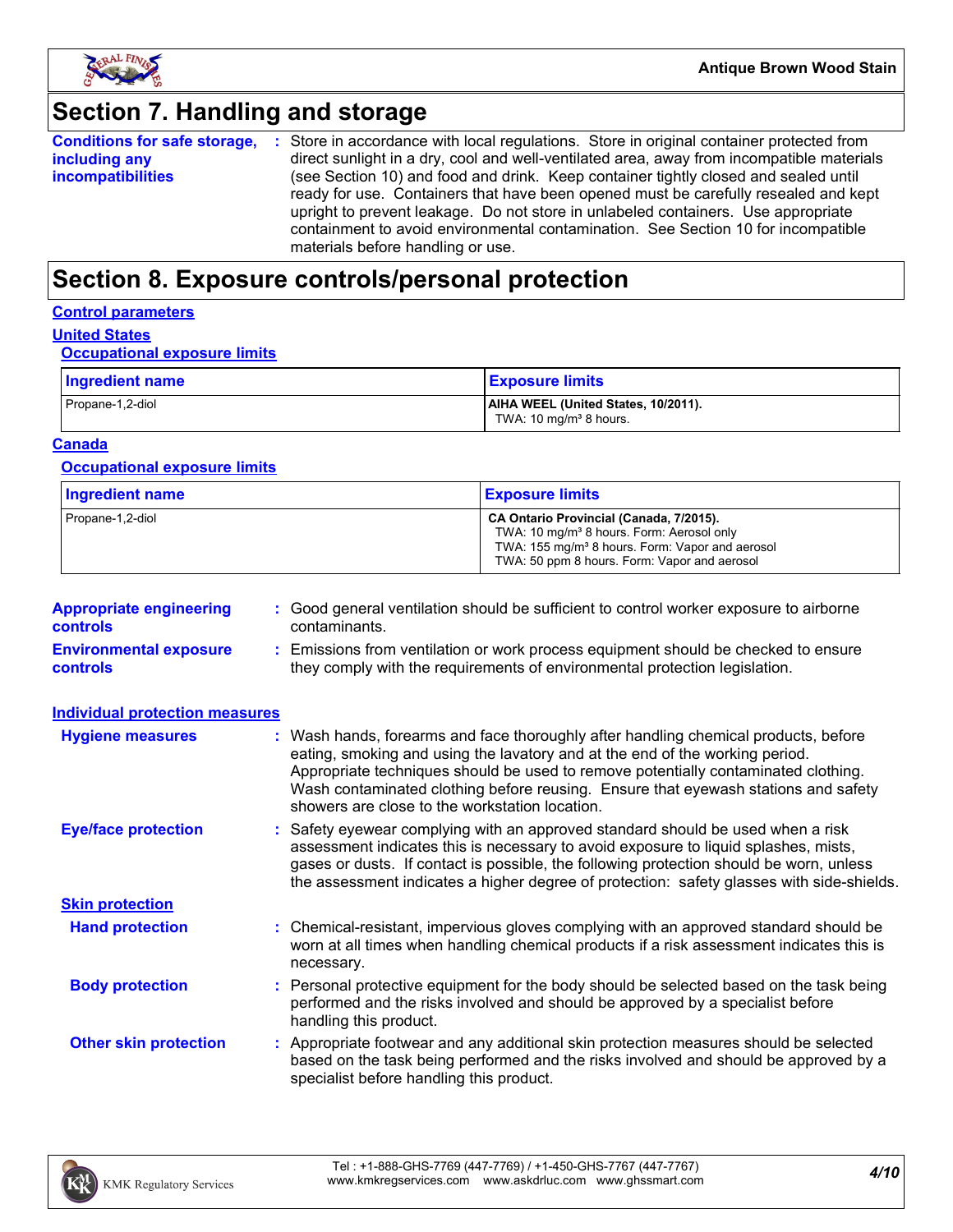

### **Section 8. Exposure controls/personal protection**

```
Respiratory protection :
```
Based on the hazard and potential for exposure, select a respirator that meets the appropriate standard or certification. Respirators must be used according to a respiratory protection program to ensure proper fitting, training, and other important aspects of use.

### **Section 9. Physical and chemical properties**

| <b>Appearance</b>                                 |                      |
|---------------------------------------------------|----------------------|
| <b>Physical state</b>                             | Liquid. [Viscous.]   |
| <b>Color</b>                                      | Red Brown.<br>÷.     |
| <b>Odor</b>                                       | Not available.<br>÷. |
| <b>Odor threshold</b>                             | Not available.       |
| pH                                                | 8 to 9               |
| <b>Melting point</b>                              | Not available.       |
| <b>Boiling point</b>                              | Not available.<br>t. |
| <b>Flash point</b>                                | Not available.<br>t. |
| <b>Evaporation rate</b>                           | Not available.       |
| <b>Flammability (solid, gas)</b>                  | Not available.       |
| Lower and upper explosive<br>(flammable) limits   | : Not available.     |
| <b>Vapor pressure</b>                             | Not available.       |
| <b>Vapor density</b>                              | Not available.       |
| <b>Relative density</b>                           | 1.03<br>t.           |
| <b>Solubility</b>                                 | Soluble in water.    |
| <b>Partition coefficient: n-</b><br>octanol/water | Not available.       |
| <b>Auto-ignition temperature</b>                  | $:$ Not available.   |
| <b>Decomposition temperature</b>                  | : Not available.     |
| <b>Viscosity</b>                                  | Not available.       |
| <b>VOC content</b>                                | 127.056 g/L          |
| Flow time (ISO 2431)                              | Not available.<br>۰  |

### **Section 10. Stability and reactivity**

| <b>Reactivity</b>                            | : No specific test data related to reactivity available for this product or its ingredients.              |
|----------------------------------------------|-----------------------------------------------------------------------------------------------------------|
| <b>Chemical stability</b>                    | : The product is stable.                                                                                  |
| <b>Possibility of hazardous</b><br>reactions | : Under normal conditions of storage and use, hazardous reactions will not occur.                         |
| <b>Conditions to avoid</b>                   | : Protect from freezing.                                                                                  |
| <b>Incompatible materials</b>                | : Reactive or incompatible with the following materials: oxidizing materials.                             |
| <b>Hazardous decomposition</b><br>products   | : Under normal conditions of storage and use, hazardous decomposition products should<br>not be produced. |

*5/10* Tel : +1-888-GHS-7769 (447-7769) / +1-450-GHS-7767 (447-7767) www.kmkregservices.com www.askdrluc.com www.ghssmart.com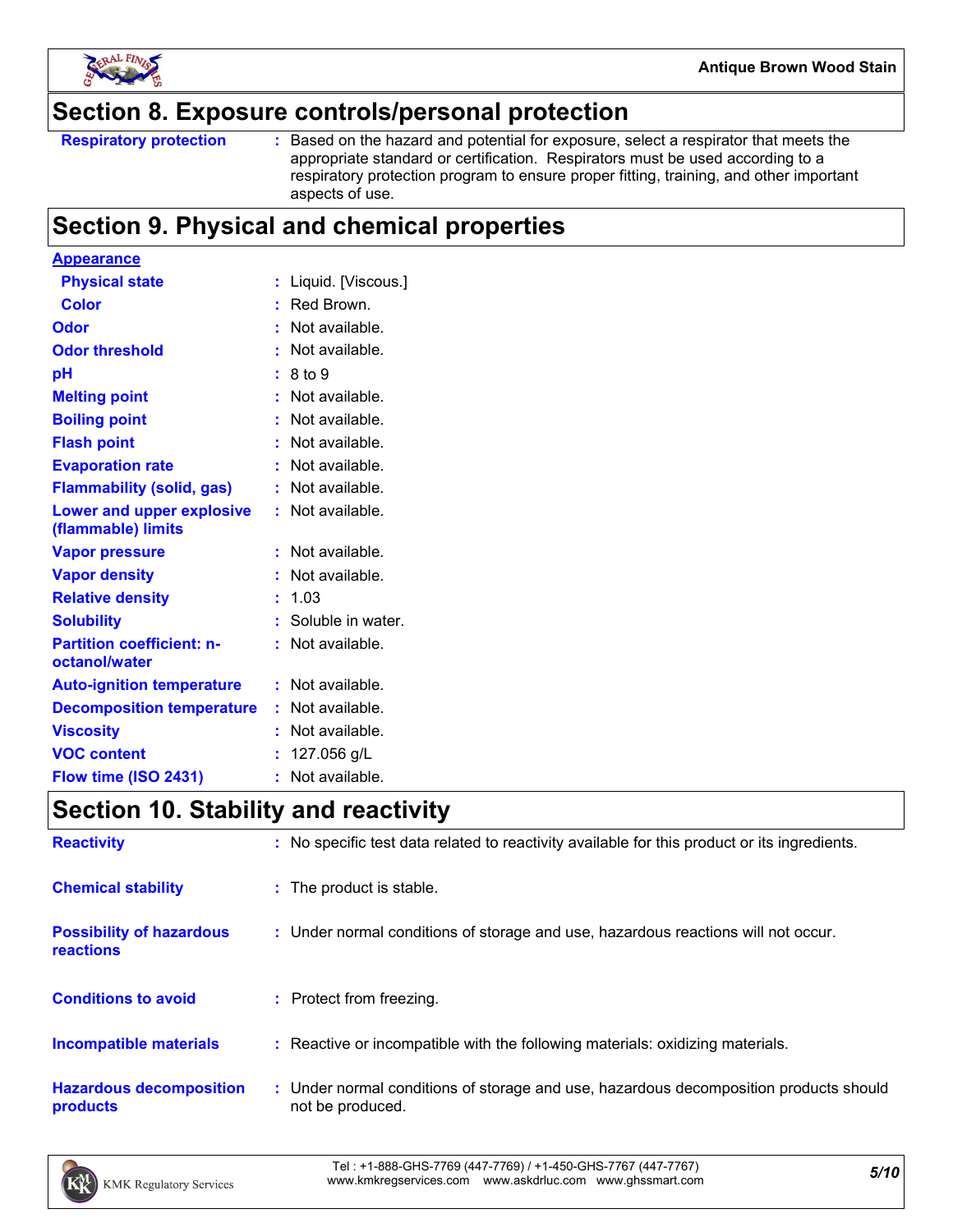

### **Section 11. Toxicological information**

### **Information on toxicological effects**

#### **Acute toxicity**

| <b>Product/ingredient name</b> | Result                   | <b>Species</b> | <b>Dose</b>            | <b>Exposure</b> |  |
|--------------------------------|--------------------------|----------------|------------------------|-----------------|--|
| Propane-1,2-diol               | LD50 Dermal<br>LD50 Oral | Rabbit<br>Rat  | 20800 mg/kg<br>20 g/kg |                 |  |

#### **Irritation/Corrosion**

| <b>Product/ingredient name</b> | <b>Result</b>                                | <b>Species</b>   | <b>Score</b> | <u>  Exposure</u>         | <b>Observation</b> |
|--------------------------------|----------------------------------------------|------------------|--------------|---------------------------|--------------------|
| Propane-1,2-diol               | Eves - Mild irritant<br>Eves - Mild irritant | Rabbit<br>Rabbit |              | 24 hours 500 mg<br>100 mg |                    |
|                                |                                              |                  |              |                           |                    |

#### **Sensitization**

There is no data available.

#### **Mutagenicity**

There is no data available.

#### **Carcinogenicity**

There is no data available.

#### **Reproductive toxicity**

There is no data available.

#### **Teratogenicity**

There is no data available.

#### **Specific target organ toxicity (single exposure)**

There is no data available.

#### **Specific target organ toxicity (repeated exposure)**

There is no data available.

#### **Aspiration hazard**

There is no data available.

| Information on the likely<br>routes of exposure | : Dermal contact. Eye contact. Inhalation. Ingestion. |
|-------------------------------------------------|-------------------------------------------------------|
| <b>Potential acute health effects</b>           |                                                       |
| Eye contact                                     | : No known significant effects or critical hazards.   |
| <b>Inhalation</b>                               | : No known significant effects or critical hazards.   |
| <b>Skin contact</b>                             | : No known significant effects or critical hazards.   |

#### **Ingestion :** No known significant effects or critical hazards.

|                     | Symptoms related to the physical, chemical and toxicological characteristics |  |
|---------------------|------------------------------------------------------------------------------|--|
| Eye contact         | : No known significant effects or critical hazards.                          |  |
| <b>Inhalation</b>   | : No known significant effects or critical hazards.                          |  |
| <b>Skin contact</b> | : No known significant effects or critical hazards.                          |  |
| <b>Ingestion</b>    | : No known significant effects or critical hazards.                          |  |

#### **Delayed and immediate effects and also chronic effects from short and long term exposure**

| <b>Short term exposure</b>                   |                                                     |
|----------------------------------------------|-----------------------------------------------------|
| <b>Potential immediate</b><br><b>effects</b> | : No known significant effects or critical hazards. |
| <b>Potential delaved effects</b>             | : No known significant effects or critical hazards. |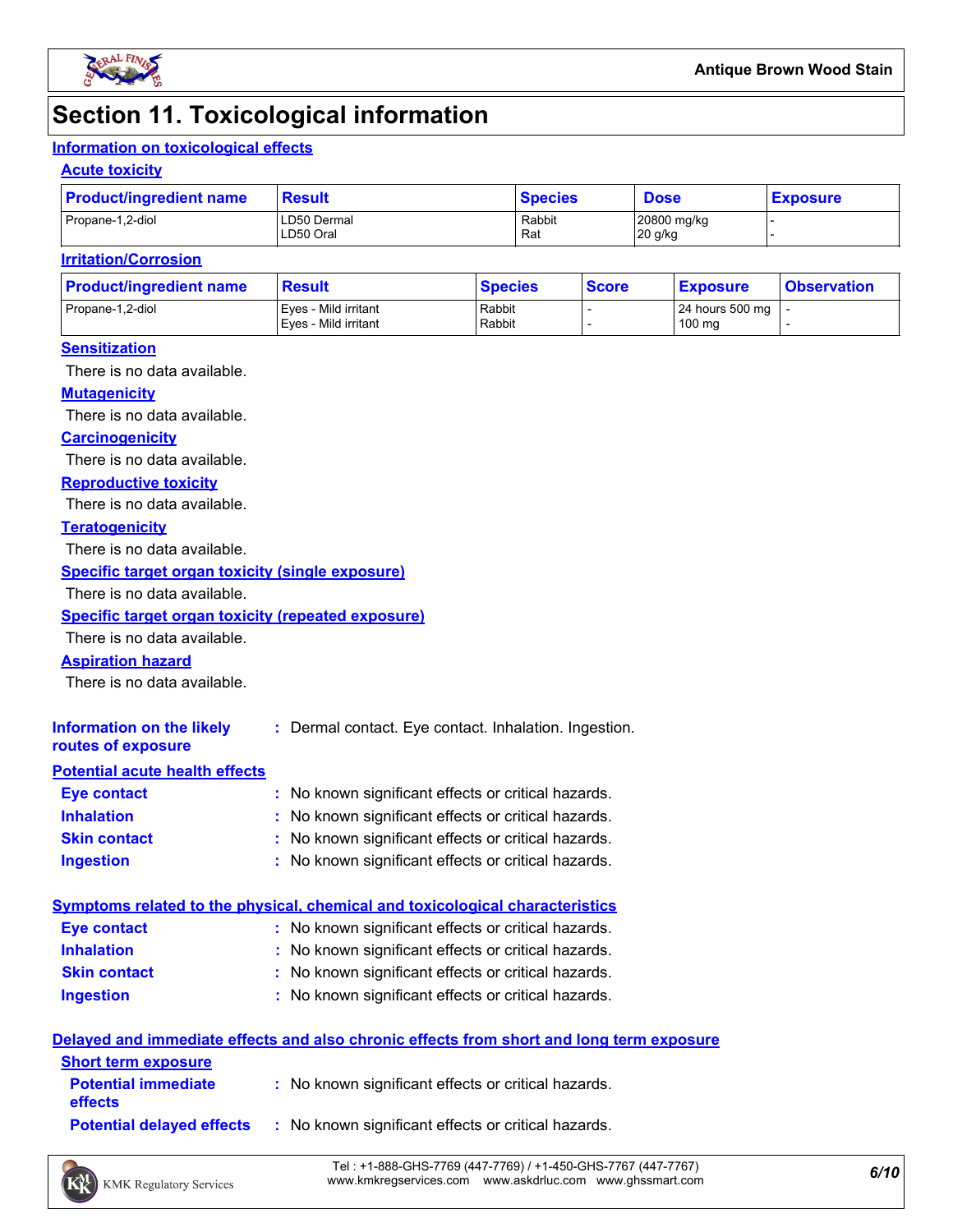

### **Section 11. Toxicological information**

| <b>Long term exposure</b>               |                                                     |
|-----------------------------------------|-----------------------------------------------------|
| <b>Potential immediate</b><br>effects   | : No known significant effects or critical hazards. |
| <b>Potential delayed effects</b>        | : No known significant effects or critical hazards. |
| <b>Potential chronic health effects</b> |                                                     |
| <b>General</b>                          | : No known significant effects or critical hazards. |
| <b>Carcinogenicity</b>                  | : No known significant effects or critical hazards. |
| <b>Mutagenicity</b>                     | : No known significant effects or critical hazards. |
| <b>Teratogenicity</b>                   | : No known significant effects or critical hazards. |
| <b>Developmental effects</b>            | : No known significant effects or critical hazards. |
| <b>Fertility effects</b>                | : No known significant effects or critical hazards. |

#### **Numerical measures of toxicity**

#### **Acute toxicity estimates**

There is no data available.

### **Section 12. Ecological information**

#### **Toxicity**

| <b>Product/ingredient name</b> | <b>Result</b>                       | <b>Species</b>                   | <b>Exposure</b> |
|--------------------------------|-------------------------------------|----------------------------------|-----------------|
| Propane-1,2-diol               | Acute EC50 >110 ppm Fresh water     | I Daphnia - Daphnia magna        | 48 hours        |
|                                | Acute LC50 1020000 ug/L Fresh water | Crustaceans - Ceriodaphnia dubia | 48 hours        |
|                                | Acute LC50 710000 ug/L Fresh water  | Fish - Pimephales promelas       | 96 hours        |

#### **Persistence and degradability**

There is no data available.

#### **Bioaccumulative potential**

| <b>Product/ingredient name</b> | $\mathsf{LogP}_\mathsf{ow}$ | <b>BCF</b> | <b>Potential</b> |
|--------------------------------|-----------------------------|------------|------------------|
| Propane-1,2-diol               | .07                         |            | low              |

#### **Mobility in soil**

| <b>Soil/water partition</b> | : Not available. |
|-----------------------------|------------------|
| <b>coefficient (Koc)</b>    |                  |

#### **Other adverse effects** : No known significant effects or critical hazards.

### **Section 13. Disposal considerations**

**Disposal methods :**

The generation of waste should be avoided or minimized wherever possible. Disposal of this product, solutions and any by-products should comply with the requirements of environmental protection and waste disposal legislation and any regional local authority requirements. Dispose of surplus and non-recyclable products via a licensed waste disposal contractor. Waste should not be disposed of untreated to the sewer unless fully compliant with the requirements of all authorities with jurisdiction. Waste packaging should be recycled. Incineration or landfill should only be considered when recycling is not feasible. This material and its container must be disposed of in a safe way. Empty containers or liners may retain some product residues. Avoid dispersal of spilled

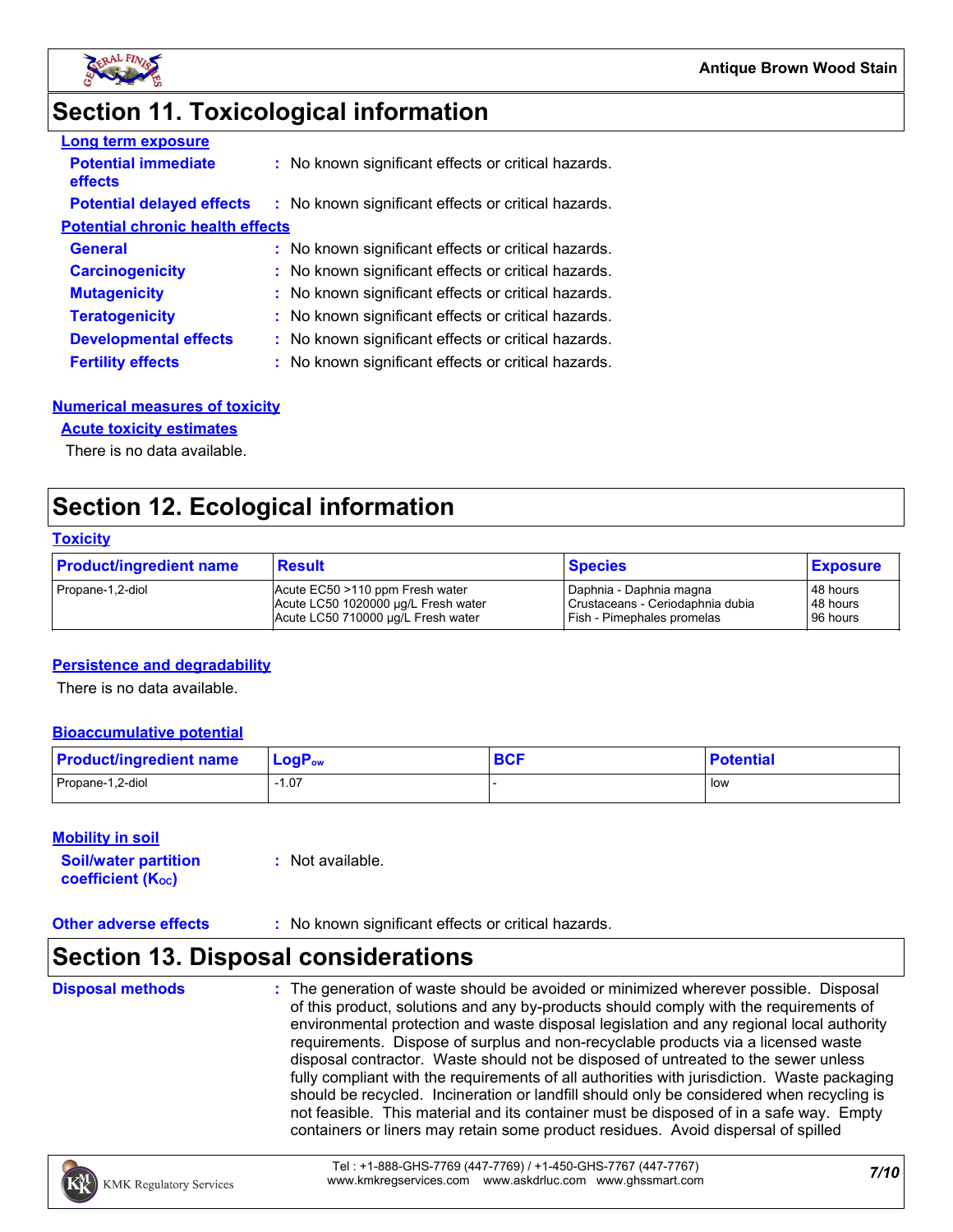

### **Section 13. Disposal considerations**

material and runoff and contact with soil, waterways, drains and sewers.

### **Section 14. Transport information**

|                                      | <b>DOT Classification</b> | <b>TDG Classification</b> | <b>IMDG</b>    | <b>IATA</b>    |
|--------------------------------------|---------------------------|---------------------------|----------------|----------------|
| <b>UN number</b>                     | Not regulated.            | Not regulated.            | Not regulated. | Not regulated. |
| <b>UN proper</b><br>shipping name    |                           |                           |                |                |
| <b>Transport</b><br>hazard class(es) |                           | -                         |                |                |
| <b>Packing group</b>                 |                           |                           |                |                |
| <b>Environmental</b><br>hazards      | No.                       | No.                       | No.            | No.            |

**AERG :** Not applicable.

**Special precautions for user Transport within user's premises:** always transport in closed containers that are **:** upright and secure. Ensure that persons transporting the product know what to do in the event of an accident or spillage.

### **Section 15. Regulatory information**

| <b>U.S. Federal regulations</b>                                                   | : TSCA 8(a) PAIR: Octamethylcyclotetrasiloxane; Poly(oxy-1,2-ethanediyl), $\alpha$ -[4-(1,1,3,3-<br>tetramethylbutyl)phenyl]- $\omega$ -hydroxy-; Poly(oxy-1,2-ethanediyl), $\alpha$ -[(1,1,3,3-<br>tetramethylbutyl)phenyl]-ω-hydroxy- |
|-----------------------------------------------------------------------------------|-----------------------------------------------------------------------------------------------------------------------------------------------------------------------------------------------------------------------------------------|
|                                                                                   | <b>TSCA 8(a) CDR Exempt/Partial exemption: Not determined</b>                                                                                                                                                                           |
|                                                                                   | United States inventory (TSCA 8b): All components are listed or exempted.                                                                                                                                                               |
|                                                                                   | Commerce control list precursor: 2,2',2"-Nitrilotriethanol                                                                                                                                                                              |
|                                                                                   | Clean Water Act (CWA) 311: Propionic acid; Propylene oxide; Cyclohexane                                                                                                                                                                 |
| <b>Clean Air Act Section 112</b><br>(b) Hazardous Air<br><b>Pollutants (HAPs)</b> | : Listed                                                                                                                                                                                                                                |
| <b>Clean Air Act Section 602</b><br><b>Class I Substances</b>                     | : Not listed                                                                                                                                                                                                                            |
| <b>Clean Air Act Section 602</b><br><b>Class II Substances</b>                    | : Not listed                                                                                                                                                                                                                            |
| <b>DEA List I Chemicals</b><br><b>(Precursor Chemicals)</b>                       | : Not listed                                                                                                                                                                                                                            |
| <b>DEA List II Chemicals</b><br><b>(Essential Chemicals)</b>                      | : Not listed                                                                                                                                                                                                                            |
| <b>SARA 302/304</b>                                                               |                                                                                                                                                                                                                                         |
| <b>Composition/information on ingredients</b>                                     |                                                                                                                                                                                                                                         |

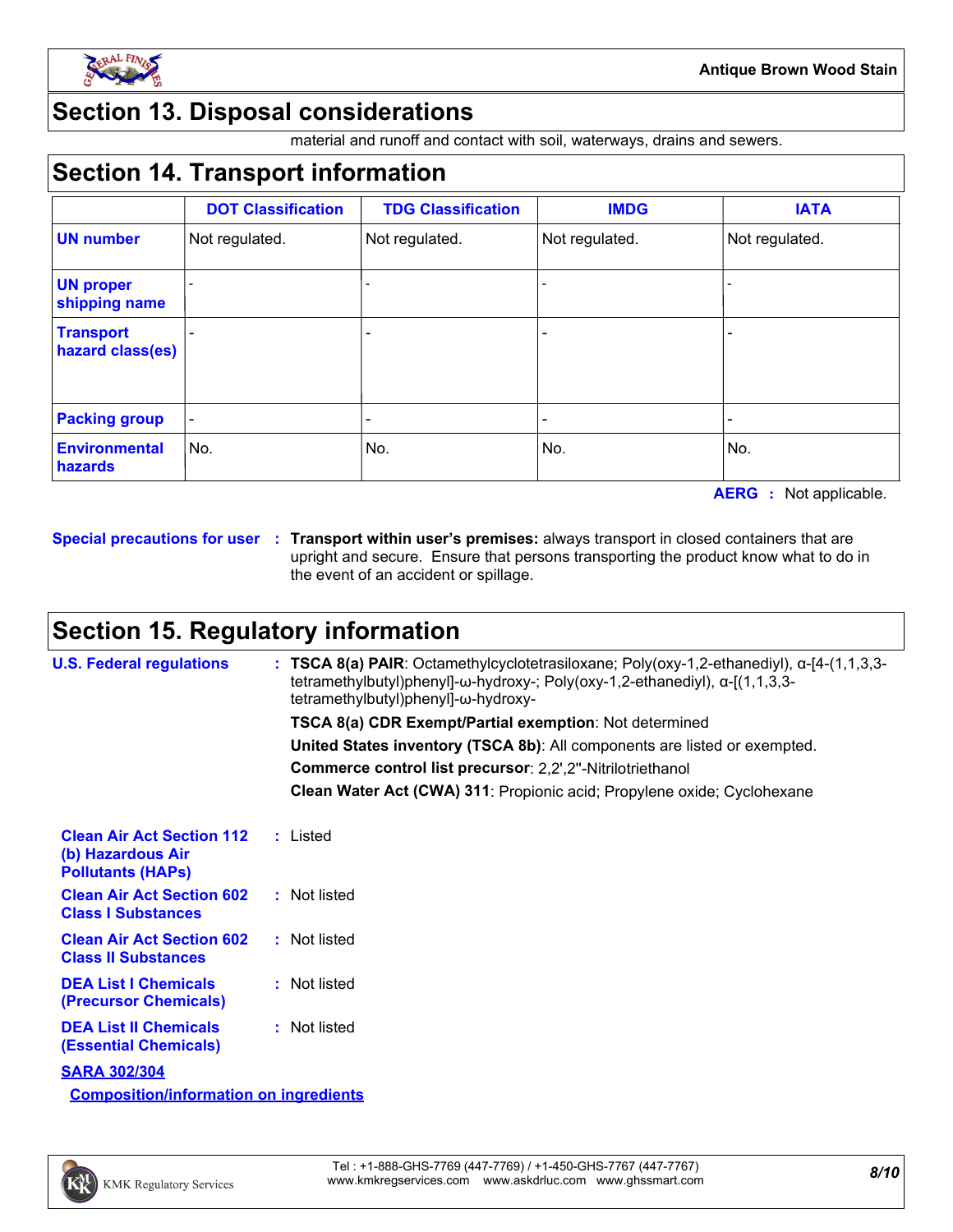

### **Section 15. Regulatory information**

|                 |            | <b>SARA 302 TPQ</b> |           | <b>SARA 304 RQ</b> |           |
|-----------------|------------|---------------------|-----------|--------------------|-----------|
| <b>Name</b>     | <b>EHS</b> | (lbs)               | (gallons) | (lbs)              | (gallons) |
| Hydrazine       | Yes.       | 1000                | 119.9     |                    | 0.12      |
| Ethylene oxide  | Yes.       | 1000                |           | 10                 |           |
| Propylene oxide | Yes.       | 10000               | 1444.3    | 100                | 14.4      |

**SARA 304 RQ :** 4194895.8 lbs / 1904482.7 kg [488457.4 gal / 1849012.3 L]

#### **SARA 311/312**

**Classification :** Not applicable.

#### **Composition/information on ingredients**

| <b>Name</b>      | <b>Classification</b>                            |
|------------------|--------------------------------------------------|
| Propane-1,2-diol | SERIOUS EYE DAMAGE/ EYE IRRITATION - Category 2A |

#### **SARA 313**

There is no data available.

#### **State regulations**

**Massachusetts :**

: None of the components are listed. **New York :** None of the components are listed.

**New Jersey :** The following components are listed: Propane-1,2-diol

**Pennsylvania :** The following components are listed: Propane-1,2-diol

#### **California Prop. 65**

**A WARNING**: This product can expose you to Ethylene oxide, which is known to the State of California to cause cancer and birth defects or other reproductive harm. This product can expose you to chemicals including Hydrazine, 1,4-Dioxane, Propylene oxide, which are known to the State of California to cause cancer, and Ethanediol, which is known to the State of California to cause birth defects or other reproductive harm. For more information go to www. P65Warnings.ca.gov.

| Ingredient name | No significant risk<br><b>level</b> | <b>Maximum</b><br>acceptable dosage<br><b>level</b> |  |
|-----------------|-------------------------------------|-----------------------------------------------------|--|
| Hydrazine       | Yes.                                |                                                     |  |
| 1,4-Dioxane     | Yes.                                |                                                     |  |
| Ethylene oxide  | Yes.                                | Yes.                                                |  |
| Propylene oxide |                                     |                                                     |  |
| Ethanediol      |                                     | Yes.                                                |  |

#### **Canada**

**Canadian lists**

**Canadian NPRI :** None of the components are listed.

**CEPA Toxic substances :** None of the components are listed.

**:** Not determined.

**Canada inventory (DSL NDSL)**